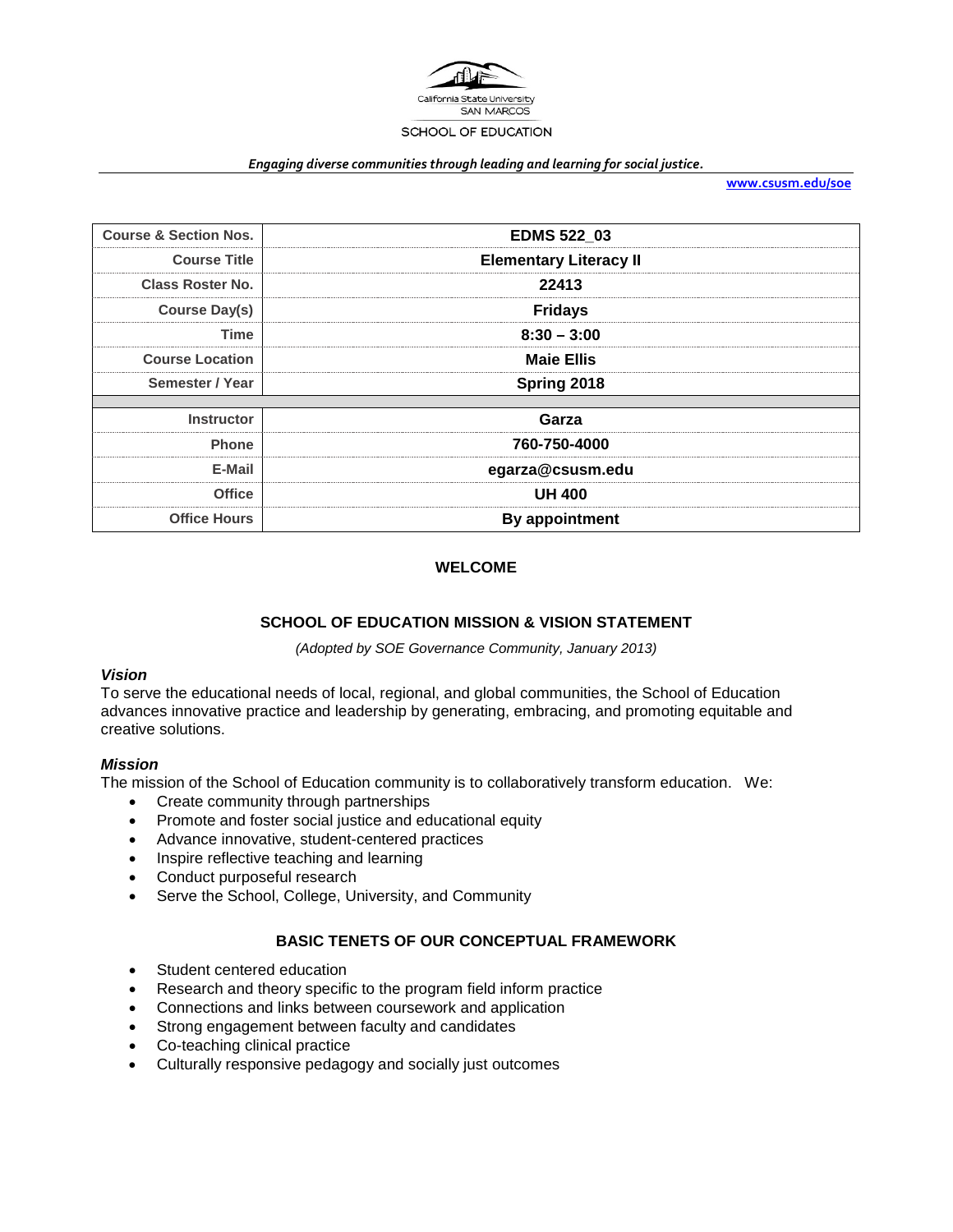# **TABLE OF CONTENTS**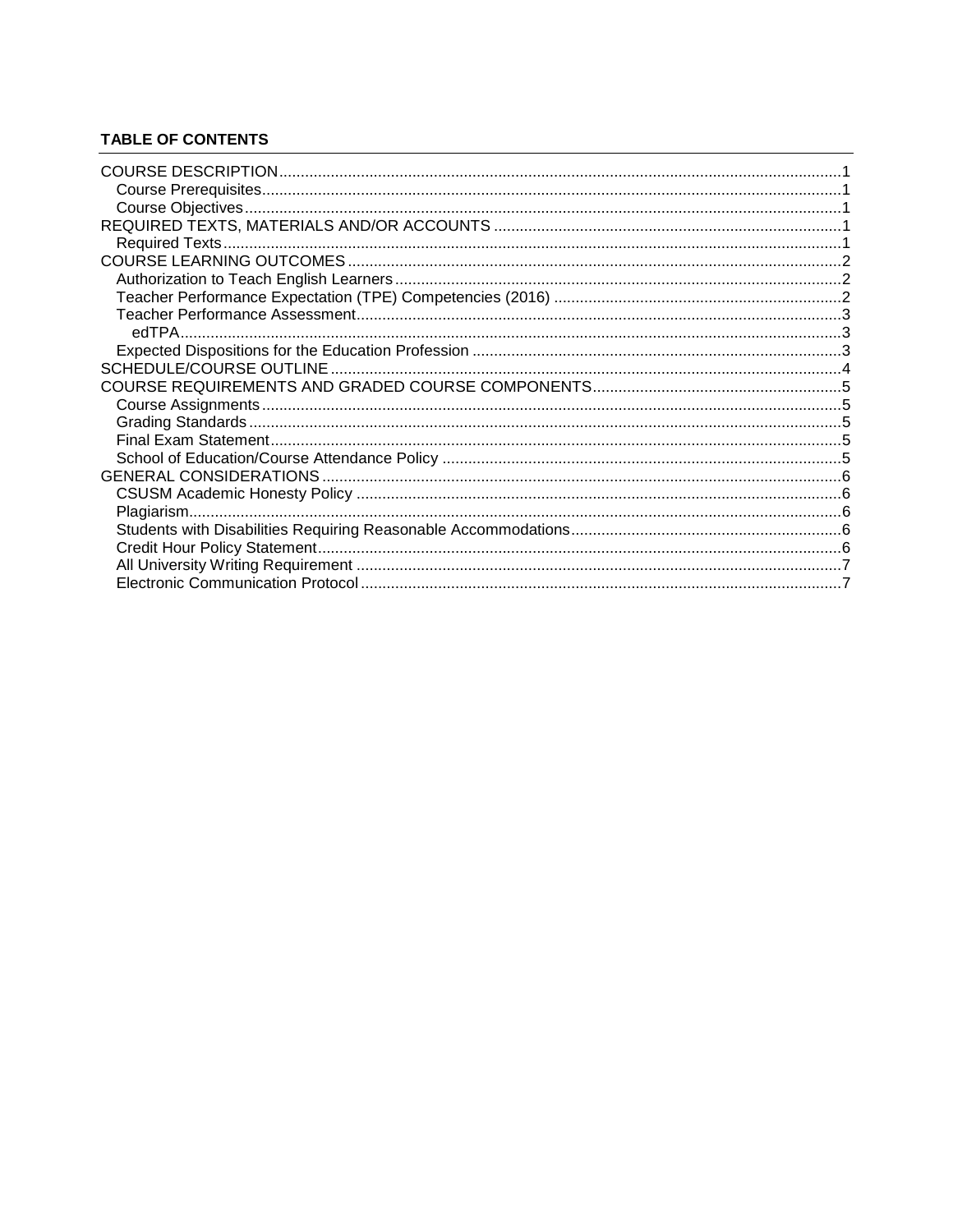## **COURSE DESCRIPTION**

<span id="page-2-0"></span>The primary aim of this course is for students to develop an advanced understanding of theory, methodology, and assessment of English language Arts and second language learning in integrated and inclusive elementary classrooms.

## <span id="page-2-1"></span>**Course Prerequisites**

Admission to a School of Education Credential Program.

### <span id="page-2-2"></span>**Course Objectives**

Teacher Candidates will develop as literacy educator professionals, teaching the English language arts. They will develop the ability to use their knowledge of students, the ELA Common Core State Standards and the ELA/ELD Framework to design and implement effective assessment and instruction that integrates ELA and ELD development across the curriculum. They will become effective literacy educators teaching diverse students the English language arts in multiple subject classrooms.

### **REQUIRED TEXTS, MATERIALS AND/OR ACCOUNTS**

### <span id="page-2-4"></span><span id="page-2-3"></span>**Required Texts**

- Zarrillo, J. (2016). Ready for RICA: A Test Preparation Guide for California's Reading Instruction Competence Assessment (4th Edition) (ISBN-13: 978-0134146355)
- Johns, J. L. (2016). Basic Reading Inventory.
- RICA content specifications (2009) available on cougar course http://www.ctcexams.nesinc.com/about\_RICA.asp
- CA ELA/ELD Framework (2015). \_ available on cougar course http://www.cde.ca.gov/ci/rl/cf/elaeldfrmwrksbeadopted.asp
- CA common core state standards: English language arts & literacy (2013). \_ available on cougar course http://www.cde.ca.gov/be/st/ss/documents/finalelaccssstandards.pdf
- CA English language development standards (2012). \_ available on cougar course http://www.cde.ca.gov/sp/el/er/documents/eldstndspublication14.pdf
- Additional required readings in the form of scholarly resources, articles and websites will be made available throughout the course online via the cougar course website.

### **Cougar Course**

Teacher Candidates will be required to utilize the cougar course website associated with the Elementary Literacy course section, available at https://cc.csusm.edu.

### **Task Stream Account**

Teacher Candidates should makes sure to have a current Task Stream account while participating in the Multiple Subject program.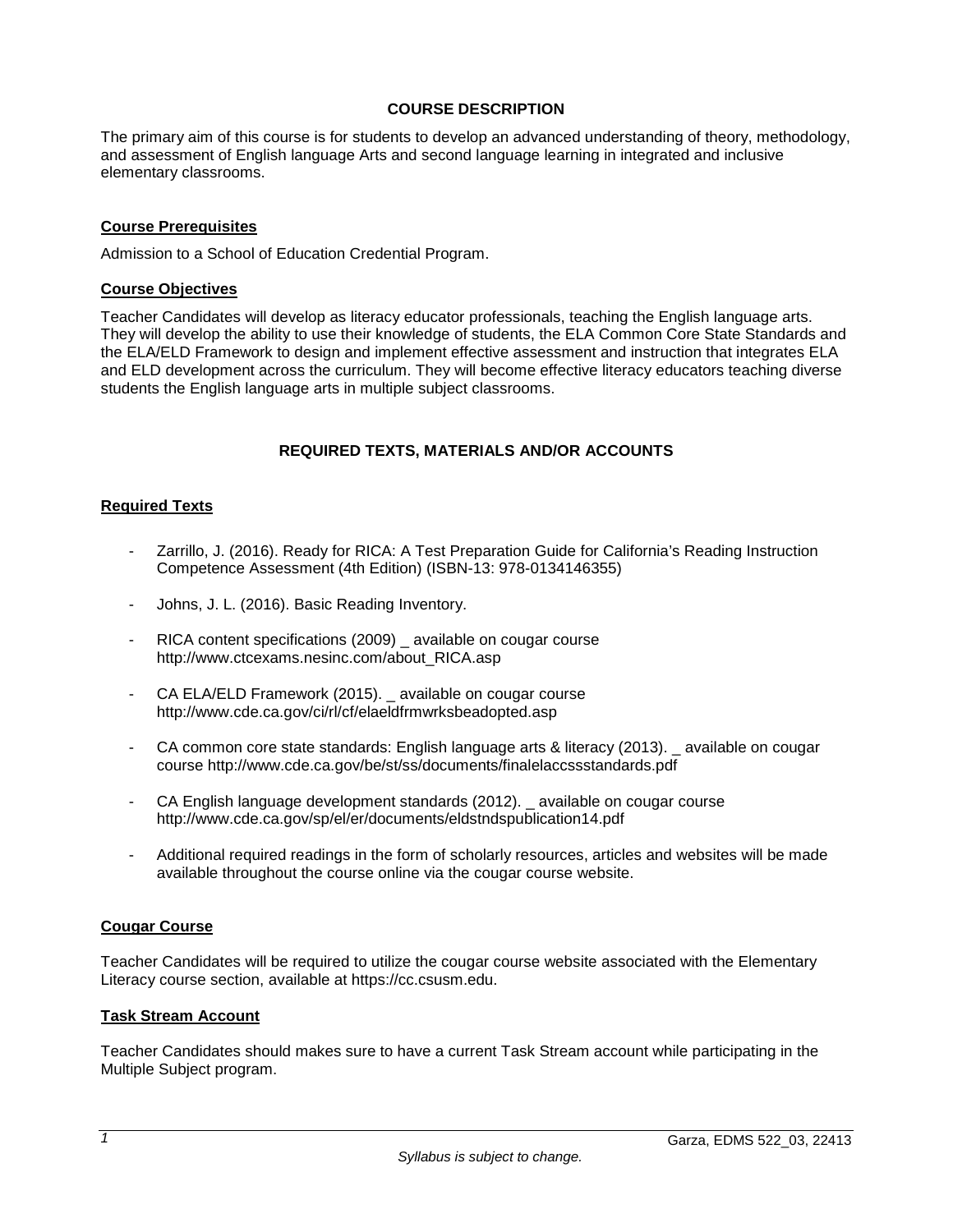# **COURSE LEARNING OUTCOMES**

<span id="page-3-0"></span>Upon successful completion of this course, teacher candidates will be able to:

**>** Demonstrate a respect for each student, his/her abilities and background and the student's right to instruction that meets his/her individual needs.

**>** Understand reading and writing processes, their relationship to thought, language and learning,

**>** Deliver a comprehensive program aligned with California's ELA/ELD standards and ELA/ELD Framework.

**>** Understand how a first and second language is acquired

**>** Demonstrate the ability to use multiple measures of assessments to determine students' progress towards state adopted content standards.

**>** Demonstrate knowledge of components of effective literacy instruction including Universal Access and Understanding By Design. Analyze and interpret children's literacy behaviors to plan differentiated instruction and interventions.

**>** Select appropriate materials and instructional strategies to meet the individual needs of students.

**>** Appreciate the need to and value of integrating literacy across all curricular areas,

**>** Support students' development and use of academic language in English in all areas of literacy.

**>** Use the ELA/ELD Framework and practice the 5 themes: making meaning, language development, effective expression, content knowledge, foundational skills.

**>** Teach reading comprehension strategies and skills for both narrative and informational texts including how to cite evidence when interpreting a text or making a claim.

**>** Teach writing composition strategies and skills for opinion/persuasive, expository and narrative texts that adapt to audience, task, purpose & discipline.

**>** Teach foundational skills

**>** Model and assist students to use and evaluate media and technology as tools in the context of language arts, effectively integrating educational technology and being intentional in selecting media & tech tools.

## <span id="page-3-1"></span>**Authorization to Teach English Learners**

This credential program has been specifically designed to prepare teachers for the diversity of languages often encountered in California public school classrooms. The authorization to teach English learners is met through the infusion of content and experiences within the credential program, as well as additional coursework. Candidates successfully completing this program receive a credential with authorization to teach English learners. *(Approved by CCTC in SB 2042 Program Standards, August 02)*

## <span id="page-3-2"></span>**Teacher Performance Expectation (TPE) Competencies (2016)**

The course objectives, assignments, and assessments have been aligned with the CTC standards for (Single Subject, Multiple Subject, Special Education, etc.) Credential. This course is designed to help teachers seeking a California teaching credential to develop the skills, knowledge, and attitudes necessary to assist schools and district in implementing effective programs for all students. The successful candidate will be able to merge theory and practice in order to realize a comprehensive and extensive educational program for all students. You will be required to formally address the following TPEs in this course: TPE Subject Specific Pedagogical Skills for Multiple Subject Teaching Assignments # 1

- Teaching English Language Arts in a Multiple Subject Assignment
- TPE 1\_ Engaging and supporting all students in learning (1.1, 1.3, 1.4, 1.5, 1.6)
- TPE 2\_ Creating and Maintaining effective environments for student learning (2.5)

TPE 3\_ Understanding and organizing subject matter for student learning (3.1, 3.2, 3.4, 3.5)

TPE 4 Planning instruction and designing learning experiences for all students (4.1, 4.2, 4.3, 4.4, 4.7, 4.8)

- TPE 5\_ Assessing student learning (5.1, 5.2, 5.4, 5.5., 5.7, 5.8)
- TPE 6\_ Developing as a professional educator (6.1, 6.2, 6.3)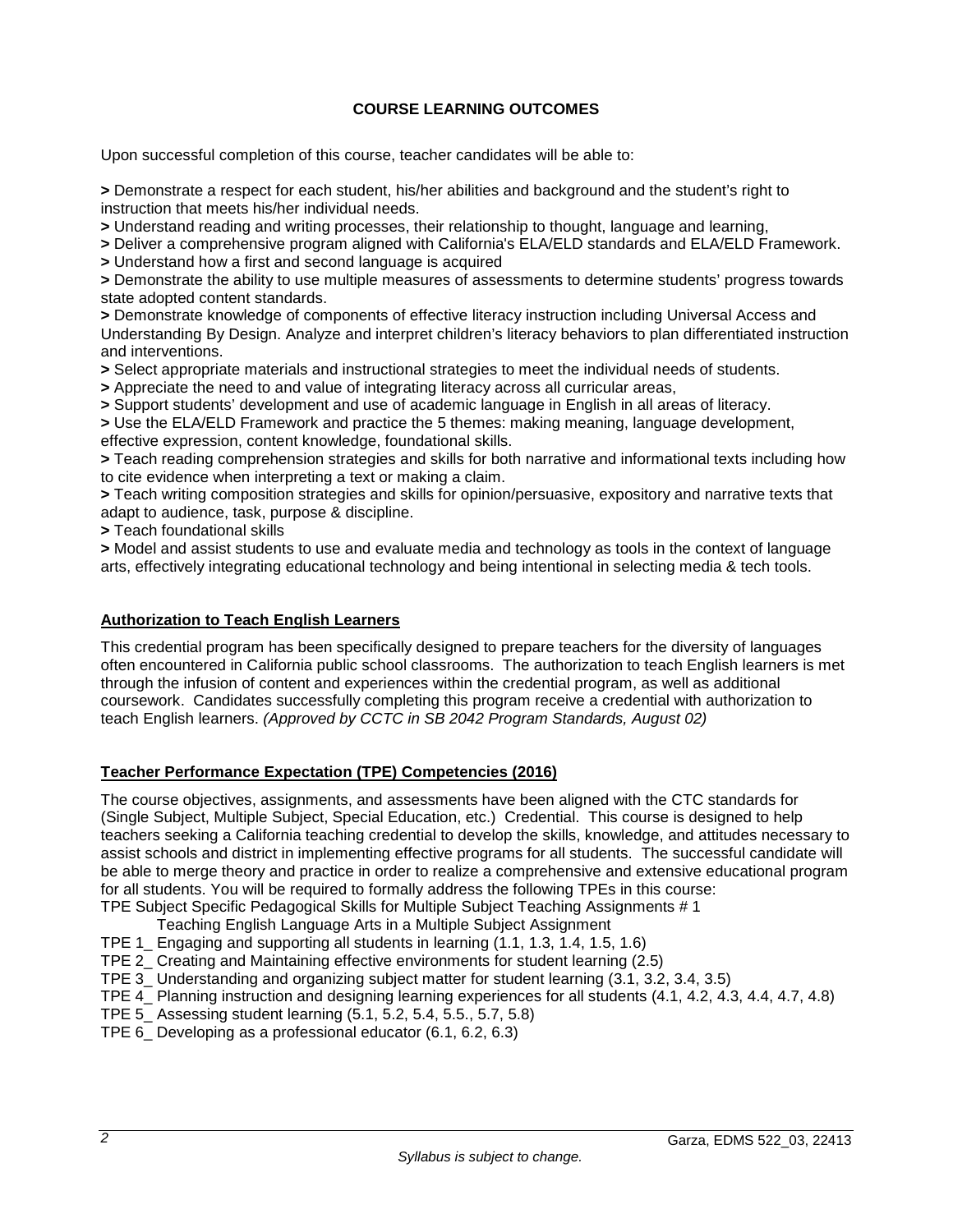## <span id="page-4-0"></span>**Teacher Performance Assessment**

Beginning July 1, 2008 all California credential candidates must successfully complete a state-approved Teacher Performance Assessment (TPA), as part of the credential program of preparation. During the 2015- 16 academic year the CSUSM credential programs will use either the CalTPA (California Teacher Performance Assessment) or the edTPA (Educative Teacher Performance Assessment).

## <span id="page-4-1"></span>**edTPA**

Beginning in fall 2015, for newly entering initial candidates, the CSUSM assessment system is the edTPA. To assist with your successful completion of the edTPA, a capstone class is part of your curriculum. In this class edTPA related questions and logistical concerns are addressed. Additional support materials are available on the edTPA website: [http://www.edtpa.com/PageView.aspx?f=GEN\\_Candidates.html](http://www.edtpa.com/PageView.aspx?f=GEN_Candidates.html)

Additionally, to support your success in your credential program and with TPA, SOE classes use common pedagogical language, lesson plans (lesson designs), and unit plans (unit designs).

## <span id="page-4-2"></span>**Expected Dispositions for the Education Profession**

Education is a profession that has, at its core, certain dispositional attributes that must be acquired and developed. Teaching and working with learners of all ages requires not only specific content knowledge and pedagogical skills, but positive attitudes about multiple dimensions of the profession. The School of Education has identified six dispositions that must be evident in teacher candidates: social justice and equity, collaboration, critical thinking, professional ethics, reflective teaching and learning, and life-long learning. These dispositions have observable actions that will be assessed throughout the preparation program. For each dispositional element, there are three levels of performance - *unacceptable*, *initial target*, and *advanced target*. The description and rubric for the three levels of performance offer measurable behaviors and examples.

The assessment is designed to provide candidates with ongoing feedback for their growth in professional dispositions and includes a self-assessment by the candidate. The dispositions and rubric are presented, explained and assessed in one or more designated courses in each program as well as in clinical practice. Based upon assessment feedback candidates will compose a reflection that becomes part of the candidate's Teaching Performance Expectation portfolio. Candidates are expected to meet the level of *initial target* during the program.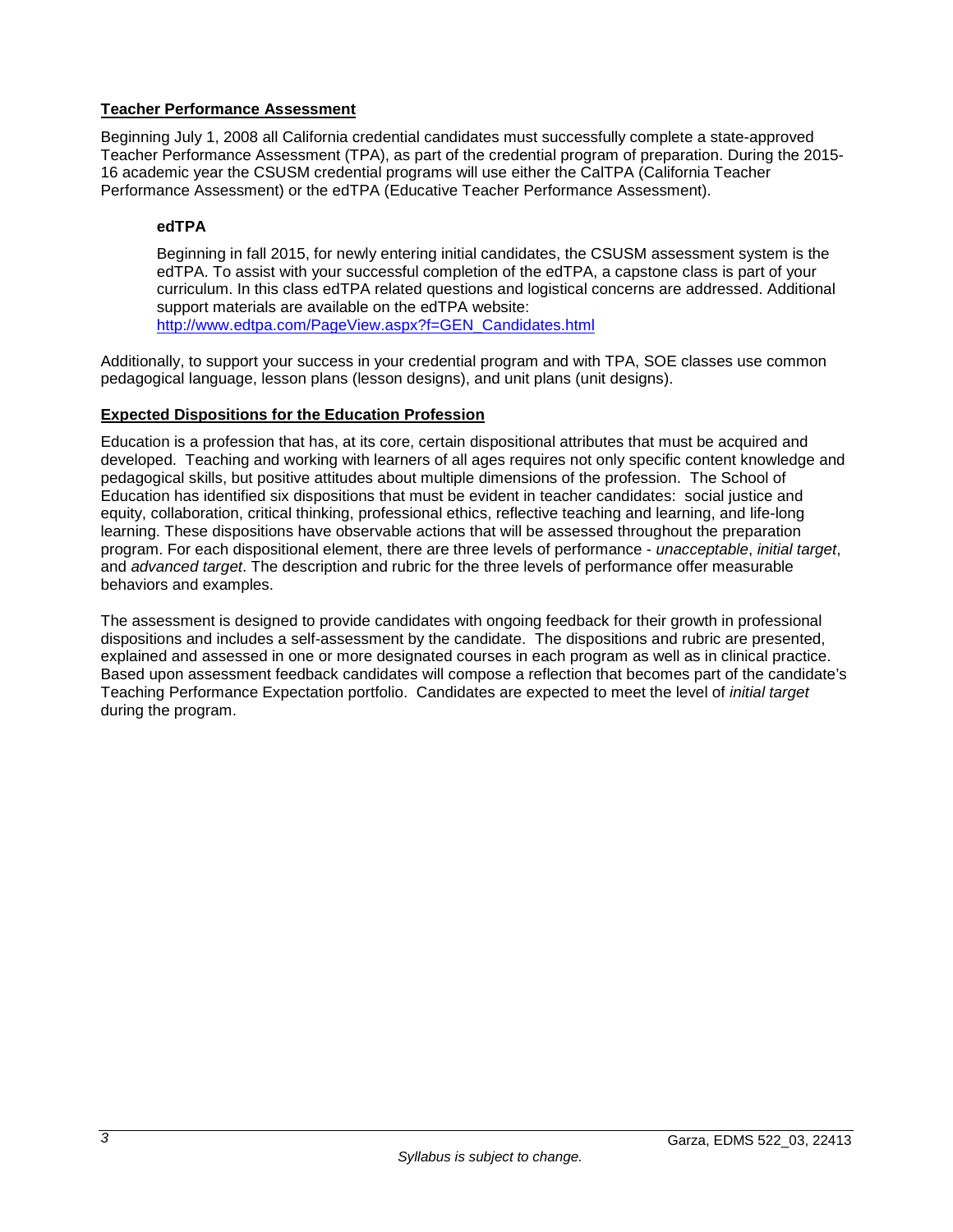# **SCHEDULE/COURSE OUTLINE**

<span id="page-5-0"></span>

| Date      | <b>TOPICS &amp; ASSIGNMENTS</b>                                                     |
|-----------|-------------------------------------------------------------------------------------|
| Session 1 | Assessment, case study,                                                             |
|           | Intro to comprehending in content areas                                             |
|           | readings                                                                            |
|           | Due: Module activities, Blog                                                        |
| Session 2 | Differentiation of instruction                                                      |
|           | Academic language development                                                       |
|           | readings                                                                            |
| Session 3 | Due: Module activities, Blog,<br>Composition processes and instructional strategies |
|           | Writing sample assessment                                                           |
|           | readings                                                                            |
|           | Due: Module activities, Blog,                                                       |
| Session 4 | Lesson Design, writing strategies                                                   |
|           | Lit case study                                                                      |
|           | readings                                                                            |
|           | Due: Literacy instruction strategy report, Module activities, Blog,                 |
| Session 5 | Text structures, fluency with more complex texts,                                   |
|           | Lit technology                                                                      |
|           | readings                                                                            |
|           | Due: Module Activities including lit tech analysis, Blog,                           |
| Session 6 | Literary analysis, literature circles, comprehension,                               |
|           | Analysis of literacy assessment data                                                |
|           | readings                                                                            |
|           | Due: Literacy lesson plan, Module activities, Blog,                                 |
| Session 7 | Vocabulary instruction across the curriculum                                        |
|           | Developing instruction recommendations                                              |
| Session 8 | Due: Literacy case study, Module activities                                         |
|           | Lit instruction processes, CP, Rica review<br>Due: Module activities                |
|           |                                                                                     |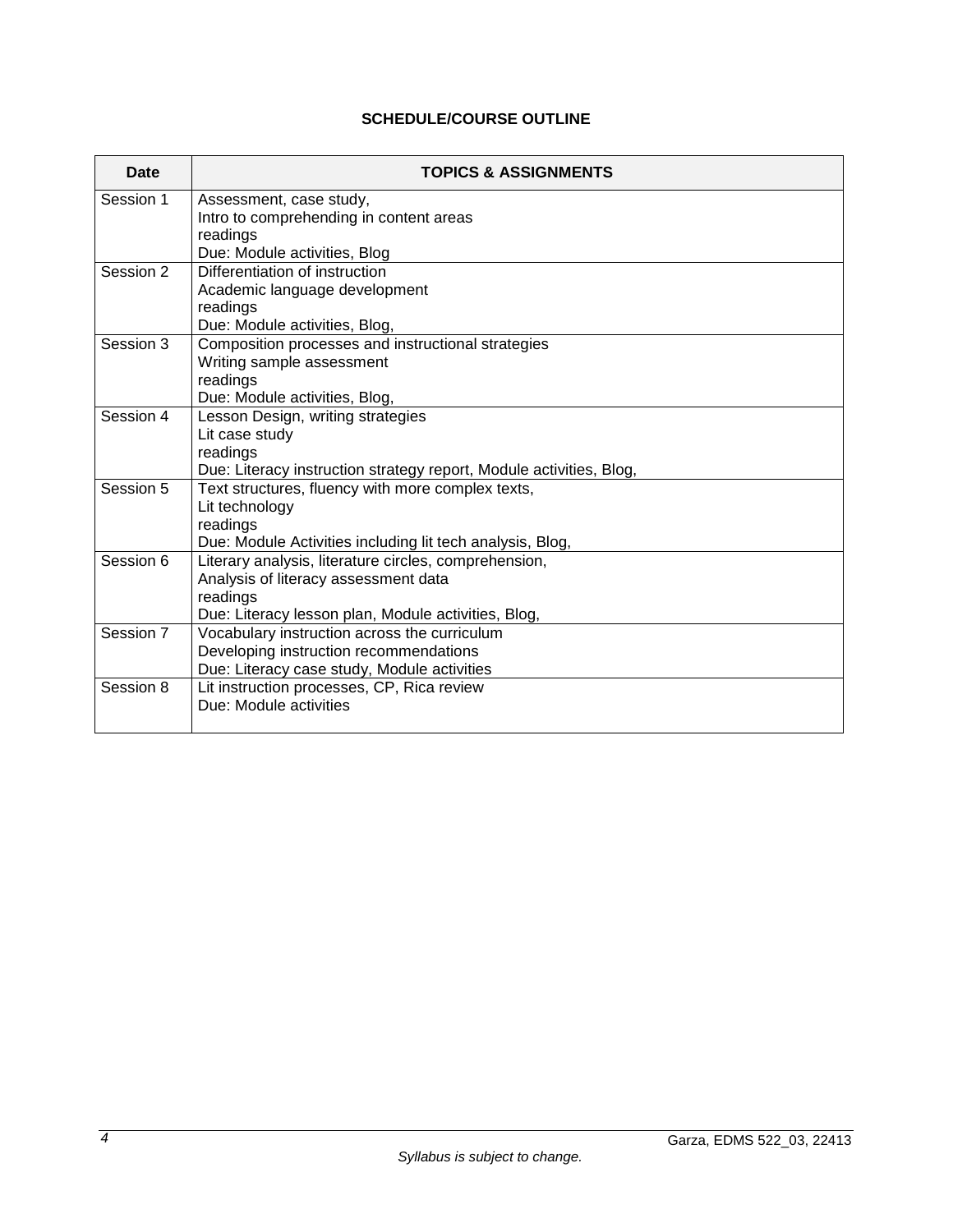# **COURSE REQUIREMENTS AND GRADED COURSE COMPONENTS**

## <span id="page-6-1"></span><span id="page-6-0"></span>**Course Assignments**

### **Literacy assessment\_ lit case study**

You explore the power of authentic literacy assessments to inform your instructional planning. Through this assignment, you become familiar with using literacy assessments to collecting data on student reading performance. You will analyzing student assessment data to determine student strengths and needs. Then, use your findings to recommend instruction for the student's reading development.

## **Literacy lesson plan \_ writing composition**

This is your opportunity to apply what you are learning about quality literacy instruction by designing a lesson plan. This lesson must explicitly teach a writing composition strategy. You will use criteria for quality lesson design as your guide to prepare a lesson that fully supports the learner's progress from dependence toward independence.

### **Module activities**

Each module, you engage in a variety of readings and activities related to language arts instruction on cougar course. These are due by the end of the module. Module activities include posting to your BLOG – your online reading journal on cougar course. Each blog entry must respond to the specific prompt related to the readings for that module.

### **Literacy instruction strategy report**

In this course, you collaborate with partners to model instructional strategies for teaching literacy and language. As you become familiar with a specific strategy, you plan for a demonstration of the strategy. After your demonstration, you write a report about the strategies you demonstrated and observed.

### **Literacy technology analysis**

You will synthesize what you have learned about effective technology use to support literacy development by writing an analysis of digital tools that are used in classroom instruction, as part of the activities for one of the modules. You will differentiate between technological tools that teachers use to support their planning and instructional design and tools used by the students themselves as they develop reading, writing, speaking, and listening skills.

## <span id="page-6-2"></span>**Grading Standards**

| <b>Assignment</b>                    | <b>Weight %(points)</b> |
|--------------------------------------|-------------------------|
| Literacy Module Activities           | 40                      |
| Literacy Instruction Strategy Report | 20                      |
| Literacy Lesson Plan                 | 20                      |
| <b>Literacy Assessment</b>           | 20                      |

In order to earn a teaching credential from the state of California, you must maintain a B average (3.0 GPA) and cannot receive below a C+ in any course in your teacher education program. Grading Scale:  $93\% = A\,90\% = A - 87\% = B + 83\% = B\,80\% = B - 78\% = C +$ 

## <span id="page-6-3"></span>**Final Exam Statement**

There will be no final exam.

## <span id="page-6-4"></span>**School of Education/Course Attendance Policy**

Due to the dynamic and interactive nature of courses in the School of Education, all candidates (course participants) are expected to attend all classes and participate actively. At a minimum, candidates (course participants) must attend more than 80% of class time, or s/he may not receive a passing grade for the course at the discretion of the instructor. Individual instructors may adopt more stringent attendance requirements. Should the candidate (course participants) have extenuating circumstances, s/he should contact the instructor as soon as possible. *(Adopted by the COE Governance Community, December, 1997).*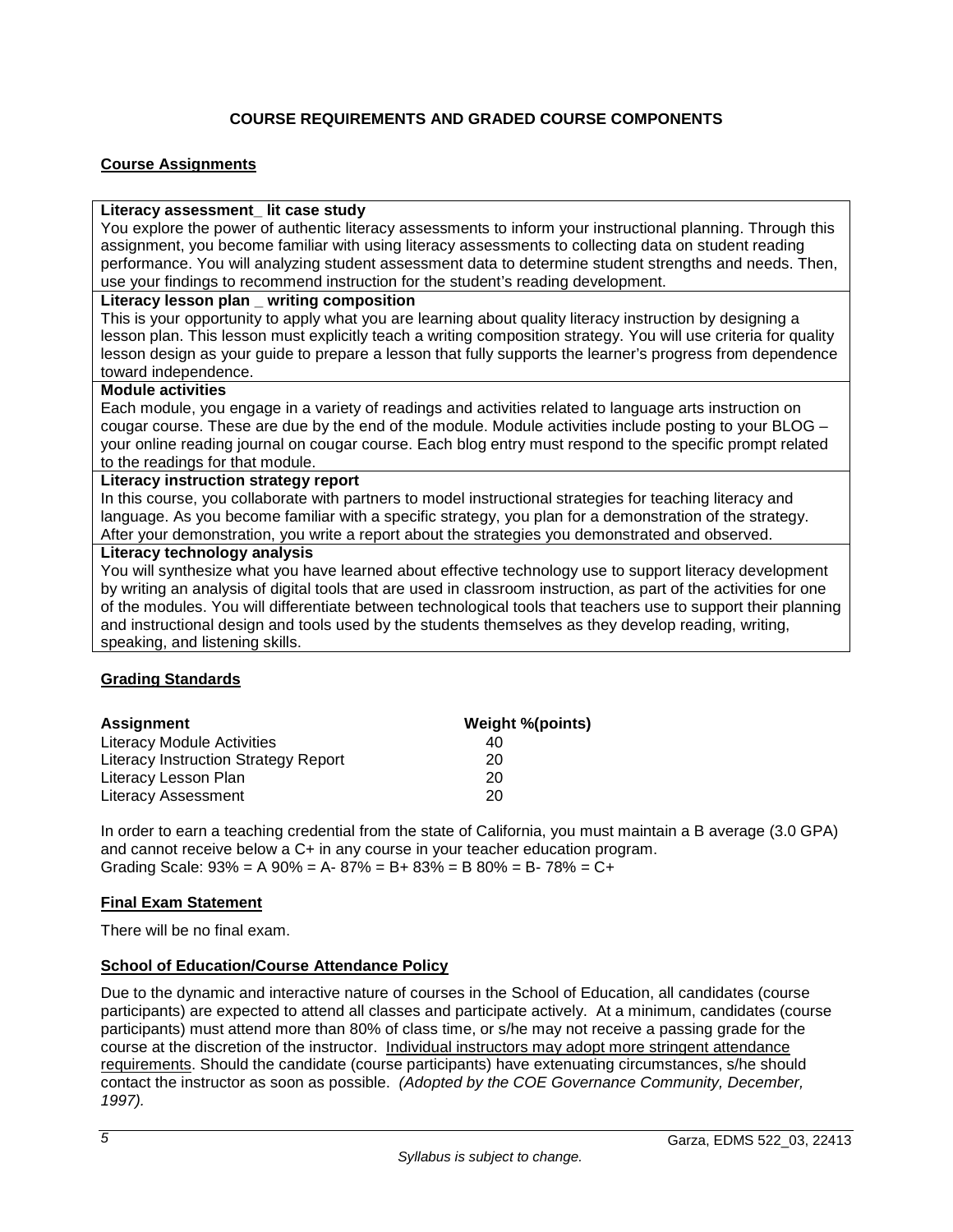## **GENERAL CONSIDERATIONS**

## <span id="page-7-1"></span><span id="page-7-0"></span>**CSUSM Academic Honesty Policy**

Students will be expected to adhere to standards of academic honesty and integrity, as outlined in the Student Academic Honesty Policy. All assignments must be original work, clear and error-free. All ideas/material that are borrowed from other sources must have appropriate references to the original sources. Any quoted material should give credit to the source and be punctuated accordingly.

Academic Honesty and Integrity: Students are responsible for honest completion and representation of their work. Your course catalog details the ethical standards and penalties for infractions. There will be zero tolerance for infractions. If you believe there has been an infraction by someone in the class, please bring it to the instructor's attention. The instructor reserves the right to discipline any student for academic dishonesty, in accordance with the general rules and regulations of the university. Disciplinary action may include the lowering of grades and/or the assignment of a failing grade for an exam, assignment, or the class as a whole.

Incidents of Academic Dishonesty will be reported to the Dean of Students. Sanctions at the University level may include suspension or expulsion from the University.

Refer to the full Academic Honesty Policy at: [http://www.csusm.edu/policies/active/documents/Academic\\_Honesty\\_Policy.html](http://www.csusm.edu/policies/active/documents/Academic_Honesty_Policy.html)

### <span id="page-7-2"></span>**Plagiarism**

As an educator, it is expected that each candidate (course participant) will do his/her own work, and contribute equally to group projects and processes. Plagiarism or cheating is unacceptable under any circumstances. If you are in doubt about whether your work is paraphrased or plagiarized see the Plagiarism Prevention for Students website [http://library.csusm.edu/plagiarism/index.html.](http://library.csusm.edu/plagiarism/index.html) If there are questions about academic honesty, please consult the University catalog.

### <span id="page-7-3"></span>**Students with Disabilities Requiring Reasonable Accommodations**

Students with disabilities who require reasonable accommodations must seek approval for services by providing appropriate and recent documentation to the Office of Disability Support Services (DSS). This office is in Craven Hall 4300, contact by phone at (760) 750-4905, or TTY (760) 750-4909. Students authorized by DSS to receive reasonable accommodations should meet with their instructor during office hours. Alternatively, in order to ensure confidentiality, in a more private setting.

## <span id="page-7-4"></span>**Credit Hour Policy Statement**

In this course with face-to-face instruction, students are expected to spend a minimum of two hours outside of the classroom each week for each unit of credit engaged in learning. Each unit of credit corresponds to at least an 'hour' of class-time and two hours of student learning outside of class.